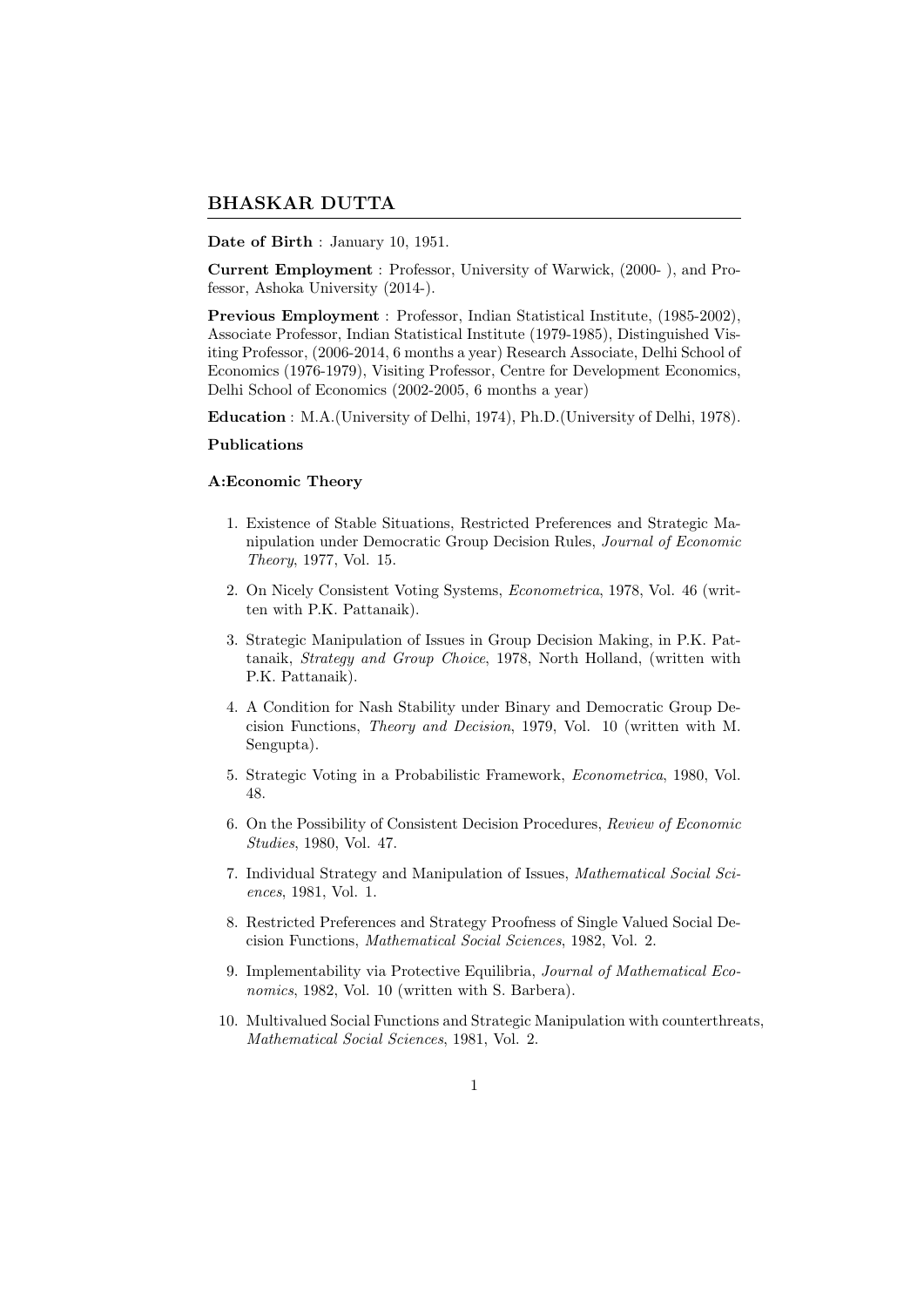- 11. Further Results on Voting with Veto, in P.K. Pattanaik and M. Salles, (Eds.), Strategy and Social Choice, 1983, North Holland.
- 12. Effectivity Functions and Acceptable Game Forms, Econometrica, 1984, Vol. 52.
- 13. On Enforcing Socially Best Alternatives of Binary Group Decision Rules, Social Choice and Welfare, 1985, Vol. 1 (written with P.K. Pattanaik).
- 14. Ethical Indices of Income Mobility, Social Choice and Welfare, 1985, Vol. 2 (written with S.R. Chakravarty and J. Weymark).
- 15. Exact Choice and Fuzzy Preferences, Mathematical Social Sciences, 1986, Vol. 11 (written with P.K. Pattanaik and S. Panda).
- 16. General, Direct and Self Implementability, Mathematical Social Sciences, 1986, Vol. 11 (written with S. Barbera).
- 17. Fuzzy Preferences and Social Choice,Mathematical Social Sciences, 1986, Vol. 13.
- 18. A Note on Measures of Distance between Income Distributions, Journal of Economic Theory, 1987, Vol. 40 (written with S.R. Chakravarty).
- 19. Covering Sets and Condorcet Choice Functions,Journal of Economic Theory, 1988, Vol. 44.
- 20. A Concept of Egalitarianism under Participation Constraints, Econometrica, 1989, Vol. 57 (written with D. Ray).
- 21. A Consistent Bargaining Set, Journal of Economic Theory, 1989, Vol. 49 (written with D. Ray, K. Sengupta, and R. Vohra).
- 22. The Egalitarian Solution and Reduced Game Properties in Convex Games, International Journal of Game Theory, 1990, Vol. 19.
- 23. A Necessary and Sufficient Condition for Two-Person Nash Implementation, Review of Economic Studies, 1991, Vol. 58 (written with A. Sen.)
- 24. Implementation under Strong Equilibrium, Journal of Mathematical Economics, 1991, Vol. 21 (written with A. Sen).
- 25. Constrained Egalitarian Allocations, Games and Economic Behavior, 1992, Vol. 4 (written with D. Ray).
- 26. Social Welfare and Equality, Social Choice and Welfare, 1992, Vol. 9 (written with J.M. Esteban).
- 27. Noncooperative Bargaining in Characteristic Function Games, Review of Economic Studies, 1993, Vol. 60 (written with K. Chatterjee, D. Ray, and K. Sengupta).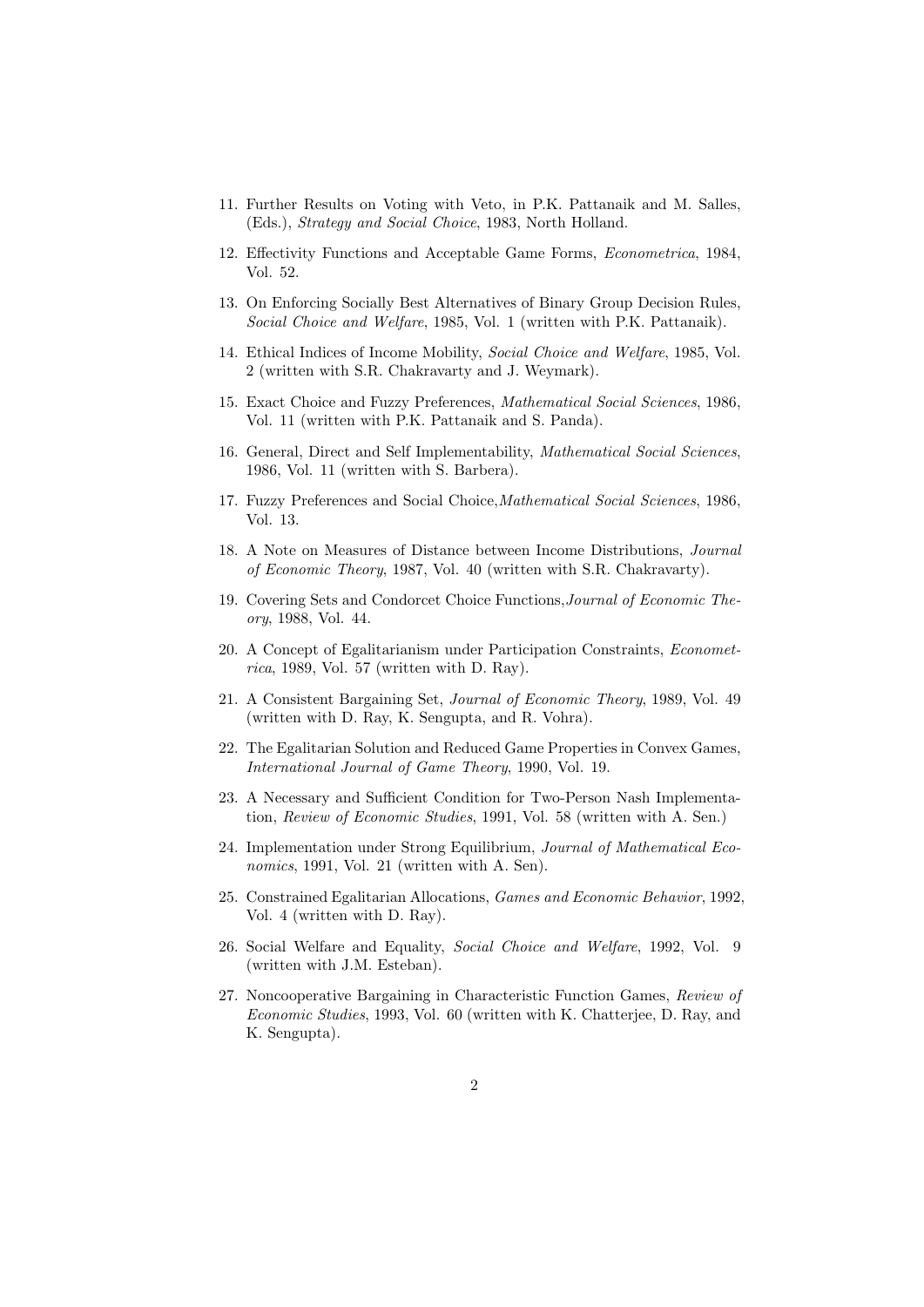- 28. Implementation of Generalized Condorcet Correspondences through Backward Induction, Social Choice and Welfare, 1993, Vol. 10 (written with A. Sen).
- 29. A Characterization of Egalitarian Equivalence, Economic Theory, 1993, Vol. 3 (written with R. Vohra).
- 30. Profitability and Concentration : Entry Deterrence in a Model of Location, in B. Dutta et al (edited) Theoretical Issues in Development Economics, Oxford University Press, 1993. (written with S. Gangopadhyay, D. Ray and K. Sengupta).
- 31. Implementation with Perfect Information: A Survey, in B. Dutta et al (edited)Theoretical Issues in Development Economics, Oxford University Press, 1993. (written with A. Sen).
- 32. Bayesian Implementation: On the Necessity of Infinite Mechanisms, Journal of Economic Theory, 1995 (written with A. Sen).
- 33. Protective Behavior in Matching Models, Games and Economic Behavior, 1995, Vol.7 (written with S. Barbera).
- 34. Two Person Bayesian Implementation, Economic Design, 1995, Vol.1 (written with A. Sen).
- 35. Nash Implementation in Economic Environments with Elementary Mechanisms, Economic Design, 1995, Vol. 1 (written with A. Sen and R. Vohra).
- 36. Ranking Opportunity Sets and Arrow Impossibility Theorems: Correspondence Results, *Journal of Economic Theory*, 1996 (written with A. Sen).
- 37. Reasonable Mechanisms and Nash Implementation, in K.J. Arrow, Amartya Sen and K.Suzumura (edited) Social Choice Theory Reexamined, Macmillan, 1997.
- 38. Stable Mechanisms,Journal of Economic Theory, Vol. 76, 1997 (written with S. Mutuswami).
- 39. Stable Matchings when workers have preferences over Colleagues, Journal of Economic Theory, 1997, Vol. 75. (written with J.Masso).
- 40. Rubinstein Auctions : On Competition for Bargaining Partners, Games and Economic Behavior, 1998 (written with K.Chatterjee).
- 41. Link formation in Cooperative Situations, International Journal of Game Theory, 1998 (written with S.Tijs and A.van Noeweland).
- 42. Comparison Functions and Choice Correspondences, Social Choice and Welfare,1999 (written with J.F. Laslier).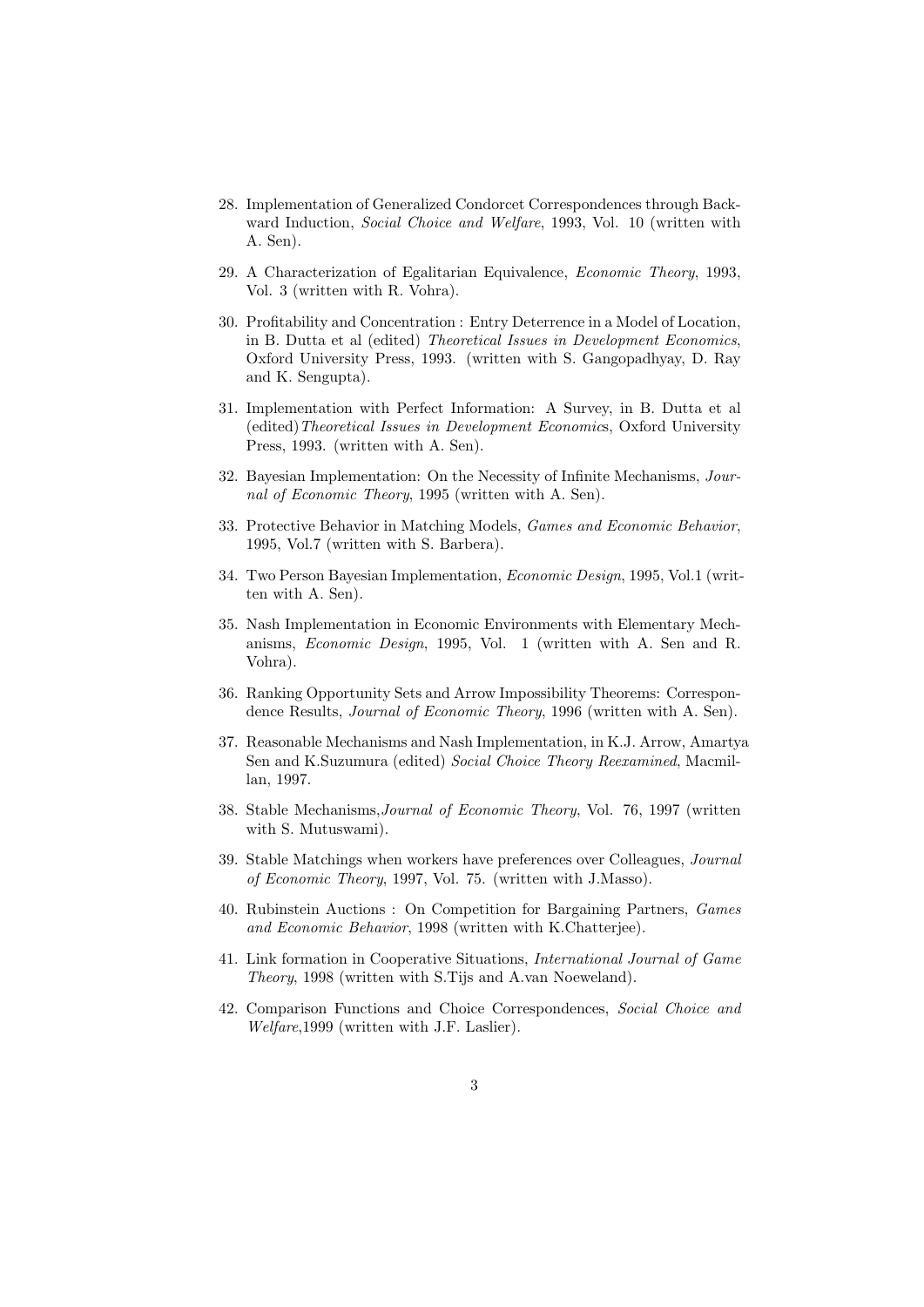- 43. Incentive Compatible Reward Schemes for Labour-Managed Firms, Review of Economic Design, 2000(written with S.Barbera).
- 44. The Stability and Efficiency of Directed Communication Networks, Review of Economic Design, 2000 (written with M.Jackson).
- 45. Strategyproofness of Multivalued Social Choice Procedures, Journal of Economic Theory, 2001, (written with S. Barbera and Arunava Sen).
- 46. Strategic Candidacy and Voting Procedures, Econometrica, 2001 (written with M.Jackson and M.Le Breton).
- 47. Strategyproof Probabilistic Mechanisms in Economies with Pure Public Goods, Journal of Economic Theory, 2002 (with Hans Peters and Arunava Sen)
- 48. Voting by Successive Elimination and Strategic Candidacy, Journal of Economic Theory, 2002 (with M.Jackson and M.Le Breton).
- 49. Cost Monotonicity and the Core in Minimum Cost Spanning Tree Games, Games and Economic Behavior, 2004 (written with A. Kar).
- 50. Equilibrium Agenda Formation, Social Choice and Welfare, 2004 (written with M.Jackson and M. le Breton).
- 51. The Banks Set and the Uncovered Set in Budget Allocation Problems, D. Austen-Smith and J. Duggan (ed) Essays in Honour of Jeff Banks, 2004 (with M. le Breton and M. Jackson).
- 52. Incomplete Information, Credibility and the Core, Mathematical Social Sciences, 2005 (with Rajiv Vohra).
- 53. Farsighted Network Formation, Journal of Economic Theory, 2005 (written with S.Ghosal and D.Ray).
- 54. Approval Voting: Three Examples, International Journal of Game Theory, 2006 (with Francesco De Sinopli and Jean Francois Laslier).
- 55. Strategy-proof Cardinal Decision Schemes, Social Choice and Welfare, 2007 (with H.Peters and A.Sen).
- 56. Some Remarks on the Ranking of Infinite Utility Streams, in Arguments for a Better World:Essays in Honour of Amartya Sen, edited by Kaushik Basu and Ravi Kanbur, 2008, Oxford University Press, Oxford
- 57. Communication Networks with Endogenous Link Strength, Games and Economic Behavior, 2009 (with Francis Bloch).
- 58. Local Network Externalities and Market Segmentation, International Journal of Industrial Organisation, 2009(with A.Banerji).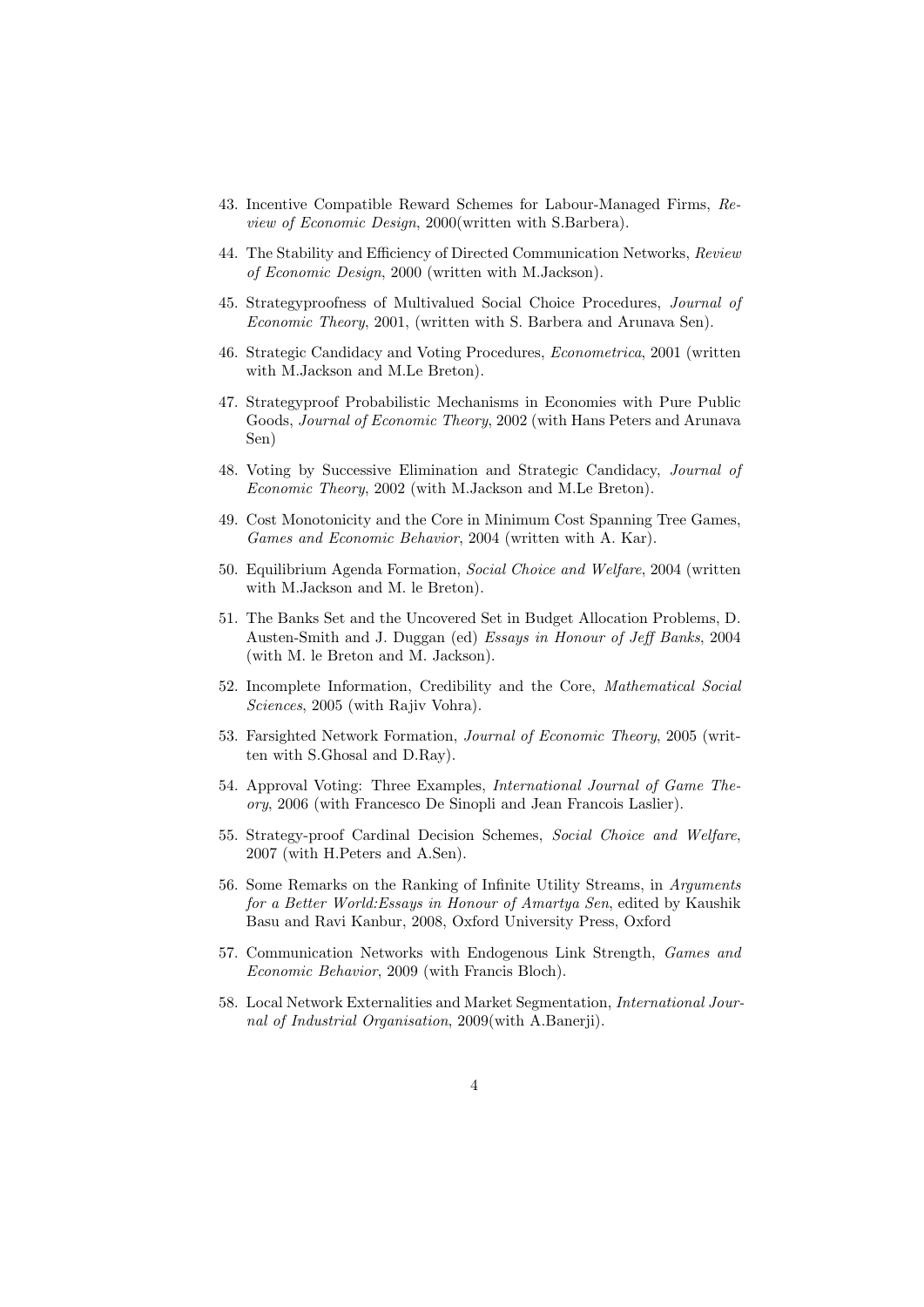- 59. Correlated Equilibria, Incomplete Information and Coalitional Deviations, Games and Economic Behavior, 2009(with Francis Bloch).
- 60. Formation of Networks and Coalitions, in J.Benhabib, M. Jackson and A. Bisin (ed.) Handbook of Social Economics, North-Holland, 2011, (written with Francis Bloch).
- 61. Externalities, Potential, Value and Consistency, Journal of Economic Theory, 2010, (written with Lars Ehlers and Anirban Kar)
- 62. Minimum Cost Arborescences, Games and Economic Behavior, 2012, (written with Debasis Mishra).
- 63. Nash Implementation with Partially Honest Individuals, Games and Economic Behavior, 2012, (written with Arunava Sen).
- 64. Credibility and Strategic Learning in Networks, 2016, International Economic Review, (written with Kalyan Chatterjee).
- 65. Rational Expectations and Farsighted Stability, 2017 Theoretical Economics,(joint with Rajiv Vohra)
- 66. Efficient Partnership Formation in Networks, 2019, Theoretical Economics, (written with Francis Bloch and Mihai Manea)
- 67. Recent Results on Implementation with Complete Information, in Walter Trockel (edited ) Frontiers of Economic Design, Springer, 2019.
- 68. Measurement of Welfare Change, 2019, Social Choice and Welfare, (written with Walter Bossert).
- 69. Coalition Formation and History Dependence, 2020, Theoretical Economics, (written with Hannu Vartiainen).
- 70. A Game of Hide and Seek in Networks, 2020, to be published in Journal of Economic Theory, (written with Francis Bloch, Marcin Dziubinski).

## B: Development

- 1. On the Measurement of Poverty in Rural India, Indian Economic Review, 1978.
- 2. Intersectoral Disparities and Levels of Living in India, Indian Economic Review, 1980.
- 3. Contracts with Eviction in Infinitely Repeated Principal-Agent Relationships, in P.K. Bardhan,( Ed.), The Economic Theory of Agrarian Institutions, 1988, Clarendon, Oxford (written with D. Ray and K. Sengupta).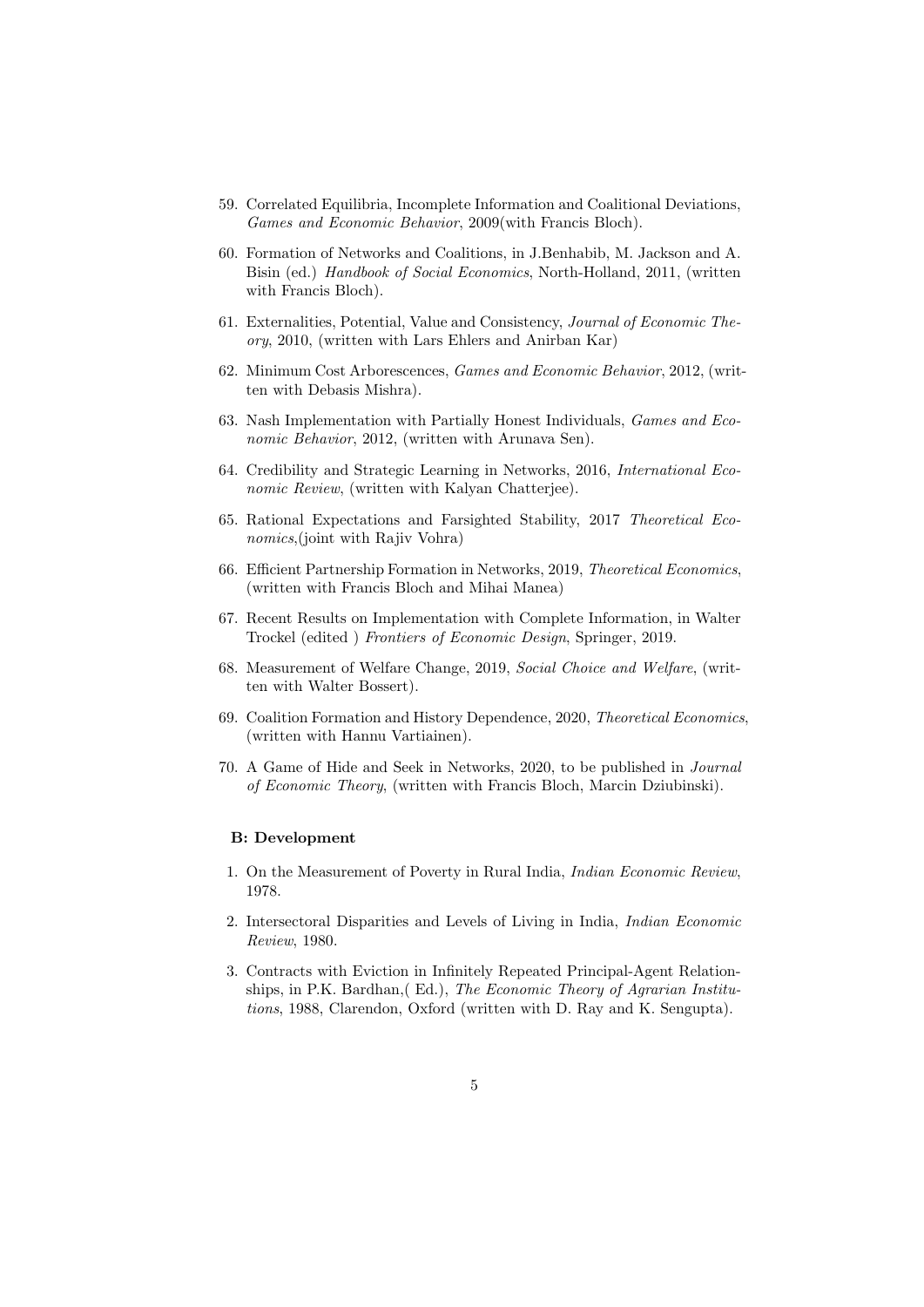- 4. Subsidy Policies with Capital Accumulation: Maintaining Employment Levels,Journal of Population Economics, 1989, Vol. 2 (written with I. Gang and S. Gangopadhyay).
- 5. Migration and Welfare, European Journal of Political Economy, 1990, Vol. 6 (written with S.R. Chakravarty).
- 6. Should Governments Restrict Entry? in B. Dutta, et al.( Eds.)Economic Theory and Policy, 1990, Oxford University Press (written with S. Gangopadhaya).
- 7. Measurement of Mobility: An Application to India, in K. Basu and P. Nayak, (Eds.), Economic Development and Policy, Oxford University Press, 1992 (written with D.Coondoo).
- 8. Interest, Well-Being and Advantage, in M.K. Rakshit (ed.) Essays in Honour of T. Majumdar, Oxford University Press, New Delhi, 1997.
- 9. Fragmented Legislatures and Electoral Systems: The Indian Experience, in S. Kahkonnen and A.Lanyi (edited) Institutions, Incentives and Economic Reforms in India, Sage Publications, 2000.
- 10. Gender Bias in India, Journal of Quantitative Economics, 2002. (written with M.Panda and W.Wadhwa)
- 11. Targeting and Efficiency in the Public Distribution System, Economic and Political Weekly, Vol. XXXVI, 2001.(written with B.Ramawami).
- 12. Poverty, Inequality and Welfare, in K.J. Arrow, Amartya Sen and K.Suzumura (edited) Handbook of Social Choice Theory, 2003, North Holland.
- 13. Reforming Food Subsidy Schemes: Estimating the Gains from Self-Targeting in India, Review of Development Economics, 2004. (written with B.Ramaswami).
- 14. The Fragmented Lok Sabha : A Case for Electoral Engineering, Economic and Political Weekly, Vol. XLIV, 2009.
- 15. Electoral Goals and Center-State Transfers: A Theoretical Model and Empirical Evidence from India, Journal of Development Economics, 2009 (with W.Arulampalam, S.Dasgupta and A.Dhillon)
- 16. Child Labor and Household Wealth: Theory and Empirical Evidence of an Inverted U, Journal of Development Economics, 2009 (written with Kaushik Basu and Sanghamitra Das).
- 17. How do Voters Respond to Candidates with Criminal Charges: The Indian Experience, Economic and Political Weekly, Vol. XLIX, 2014. (written jointly with P. Gupta).
- 18. Growth, Inequality and Welfare in India : 2004-05 to 2011-12, Economic and Political Weekly, Vol. XLIX, 2014 (written jointly with Manoj Panda).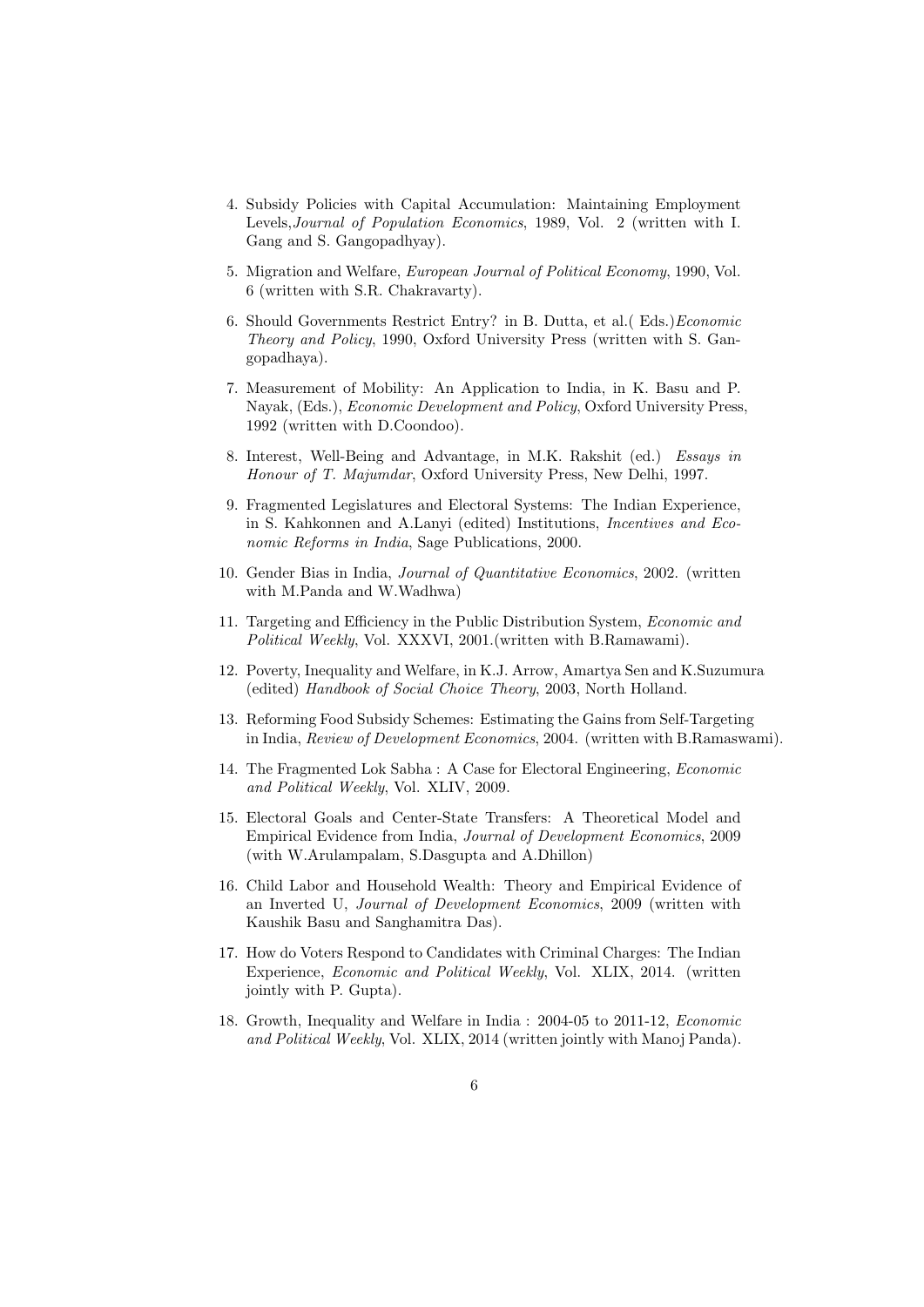19. Measurement of Multi-dimensional Poverty : Some Comments, in Ajit Mishra and Tridip Ray (edited) Markets, Governance and Institutions in the Process of Economic Development, 2017, Oxford.

# Books Edited

- Economic Theory and Policy, Oxford University Press, (with S. Gangopadhyay, D. Mookherjee and D.Ray ).
- Theoretical Issues in Development Economics, Oxford University Press, (with S. Gangopadhyay, D. Mookherjee and D.Ray ).
- Welfare Economics, Oxford University Press.
- Game Theoretical Applications to Economics and Operations Research, (with T.Parthasarathy, J.Potters, T.E.S. Raghavan, D.Ray, A.Sen), Kluwer.
- Networks and Groups: Models of Strategic Formation, Springer-Verlag, Heidelberg. (with M.Jackson)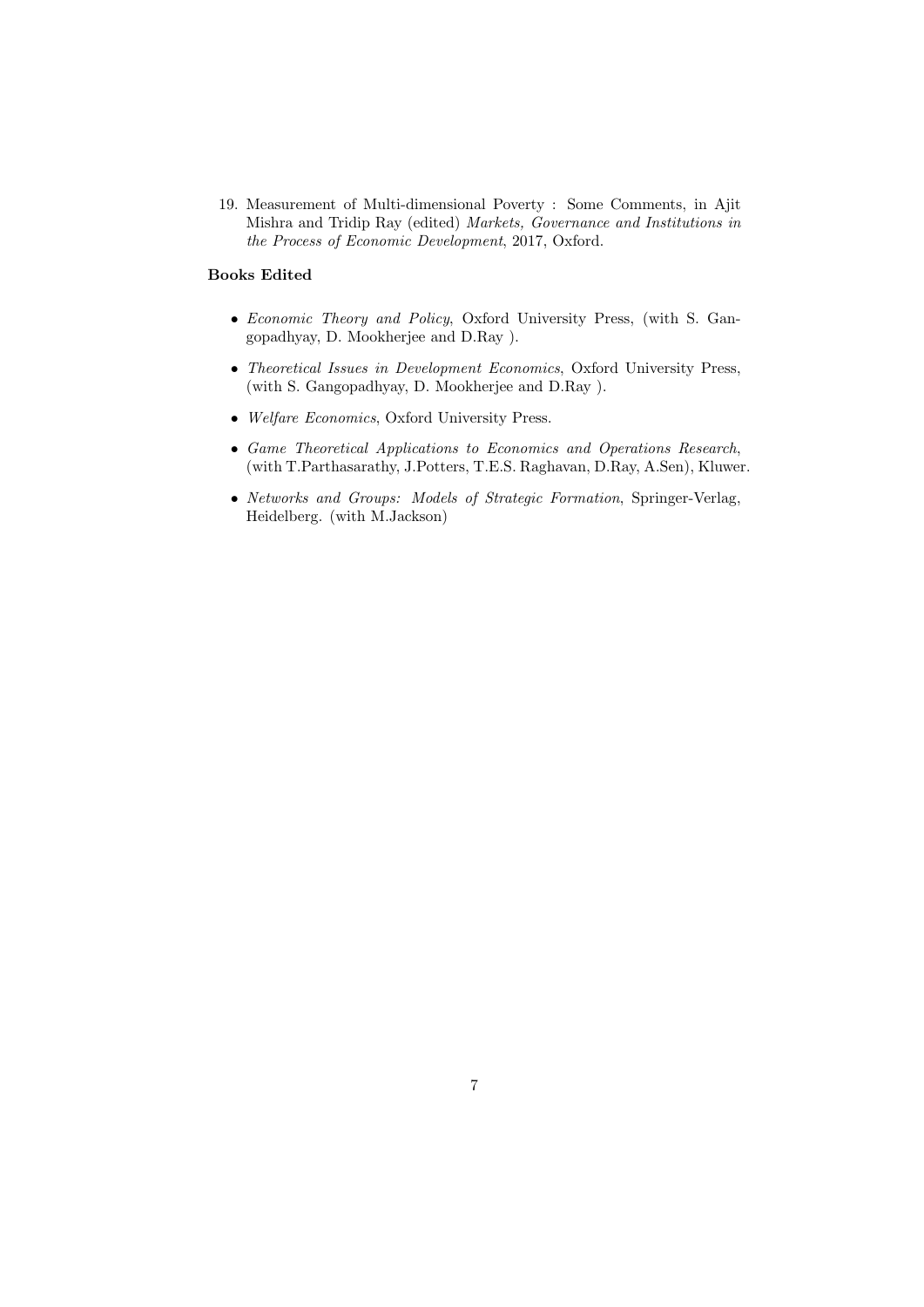#### Honours, Distinctions

- President, Society for Social Choice and Welfare (2014-2016)
- Fellow, Econometric Society.
- Economic Theory Fellow, Society for Advancement of Economic Theory.
- Fellow, Game Theory Society.
- Member, Council of Game Theory Society (2013-19 )
- Winner of Mahalonobis Memorial National Award of the Indian Econometric Society, 1990.
- Member, Council of Econometric Society, 1996-2002.
- Member, Council of Society for Social Choice and Welfare (2005-)
- Chair, Standing Committee for India and South Asia of the Econometric Society, 1995-2002.
- Condorcet Lecture, Society for Social Choice and Welfare, Montreal, 2008.
- A.L. Nagar Senior Fellow of the Indian Econometric Society, 2016

# Consultancies

Consultant for UNDP, ILO, ADB, World Bank.

# Editorial Actvities

- (i) Joint Managing Editor, Social Choice and Welfare
- (ii) Advisory Editor, Games and Economic Behaviour

# Other Activities

Regular Columnist for The Telegraph and Indian Express..